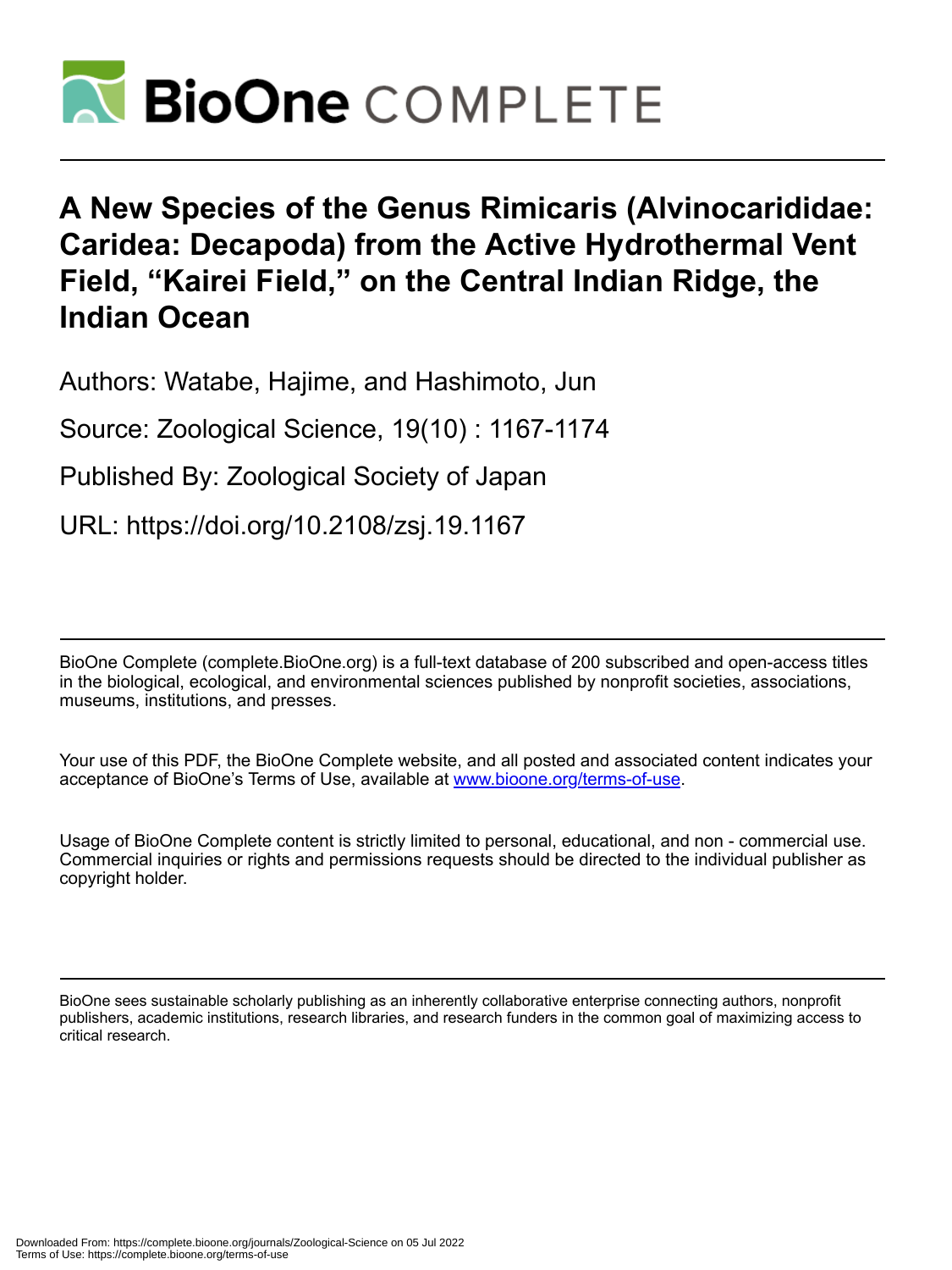# **A New Species of the Genus** *Rimicaris* **(Alvinocarididae: Caridea: Decapoda) from the Active Hydrothermal Vent Field, "Kairei Field," on the Central Indian Ridge, the Indian Ocean**

Hajime Watabe<sup>1,2\*</sup> and Jun Hashimoto<sup>3</sup>

1 *Marine Ecosystems Research Department, Japan Marine Science and Technology Center (JAMSTEC), Yokosuka 237-0061, Japan* 2 *Japan Society for the promotion of Science (JSPS), Chiyoda 102-8471, Japan* 3 *Faculty of Fisheries, Nagasaki University, Nagasaki 852-8521, Japan*

**ABSTRACT***—Rimicaris kairei* new species (Alvinocarididae: Caridea: Decapoda) is described based on materials, from the active hydrothermal vent field, "Kairei Field," on the Central Indian Ridge, the Indian Ocean. The new species is clearly distinguishable from the unique congener, *R. exoculata* Williams & Rona, 1986, which is known from the Atlantic Ocean. The following morphological differences were identified: (1) all punctations on carapace strongly ornamented by tufts of short stiff setae in *R. exoculata*, whereas without any setae in *R. kairei*; (2) antennal flagella in *R. exoculata* shorter than in *R. kairei*; (3) walking legs in *R. exoculata* more robust than in *R. kairei*.

**Key words**: *Rimicaris kairei*, Kairei Field, hydrothermal vent, Central Indian Ridge, new species

#### **INTRODUCTION**

The genus *Rimicaris* (Alvinocarididae: Caridea: Decapoda) was originally established for two Atlantic vent species, *R. exoculata* and *R. chacei* described by Williams and Rona (1986). So far, *R*. *exoculata* has been widely reported from the hydrothermal vent fields, such as TAG and Snake Pit, on the Mid Atlantic Ridge at 1700-3650 m depth (*Dèsbruyeres et al.*, 2001; Martin and Hessler, 1990; Segonzac, in Dèsbruyeres and Segonzac, 1997; Shank, in Dèsbruyeres and Segonzac, 1997; Shank *et al*., 1998; Williams, 1987). The latter species, *R. chacei,* was later transferred to another genus, *Chorocaris* by Martin and Hessler (1990).

Confusion about taxonomic status of *Rimicaris exoculata* was recently dispelled based on a combination of morphological and molecular data. Two Atlantic species, *R. aurantiaca* Martin, Signorovitch, and Patel, 1997, and *Iorania concordia* Vereshchaka, 1996, were recently described on the basis of morphology and micro-distribution patterns in a hydrothermal vent field. However, these two species were determined to actually be juveniles of *R. exoculata*, based on molecular systematics data (Shank *et al*., 1998). Thus, the genus now consists of a single species, *R. exoc-*

\* Corresponding author: FAX. +81-468-67-9535. E-mail: watabeh@jamstec.go.jp corresponding address: JAMSTEC

*ulata*, characterized by the following morphological characteristics in the adult; (1) the strongly inflated branchial chamber, and (2) the absence of rostrum and eye stalks (Martin and Hessler, 1990; Shank *et al*., 1998).

In August 2000, the first hydrothermal vent field reported from the Indian Ocean, the "Kairei Field" (25°19.23'S, 70°02.42'E, 2415–2460 m deep), near the Rodriguez Triple Junction, Central Indian Ridge, Indian Ocean, was discovered, using the ROV *Kaiko* and R/V *Kairei*, Japan Marine Science and Technology Center, Japan (Hashimoto *et al*,. 2001). As in the Atlantic hydrothermal vent fields, the Kairei Field was characterized by numerous black smokers and dense, white *Rimicaris* swarms on the chimneys (Fig. 1). Subsequently, a similar hydrothermal vent field with huge *Rimicaris* swarms, the "Edmond Field" (23°52.68'S, 69°35.80'E, 3290–3320 m depth), was found 160-km NNW of the Kairei Field, by a U. S. –based research group in April 2001 (Van Dover *et al*., 2001).

Van Dover *et al.* (2001) reported that a partial sequence of the mitochondrial cytochrome oxidase subunit I gene (COI, 576 base pairs) is (1) completely shared between the Kairei and Edmond shrimp samples, and (2) slightly different between the Indian Ocean material and *R. exoculata* (99.1% homology). Thus, we engaged in a study on the morphological differences between the present Indian Ocean material and *R. exoculata*.

Close examination of the morphology of shrimps from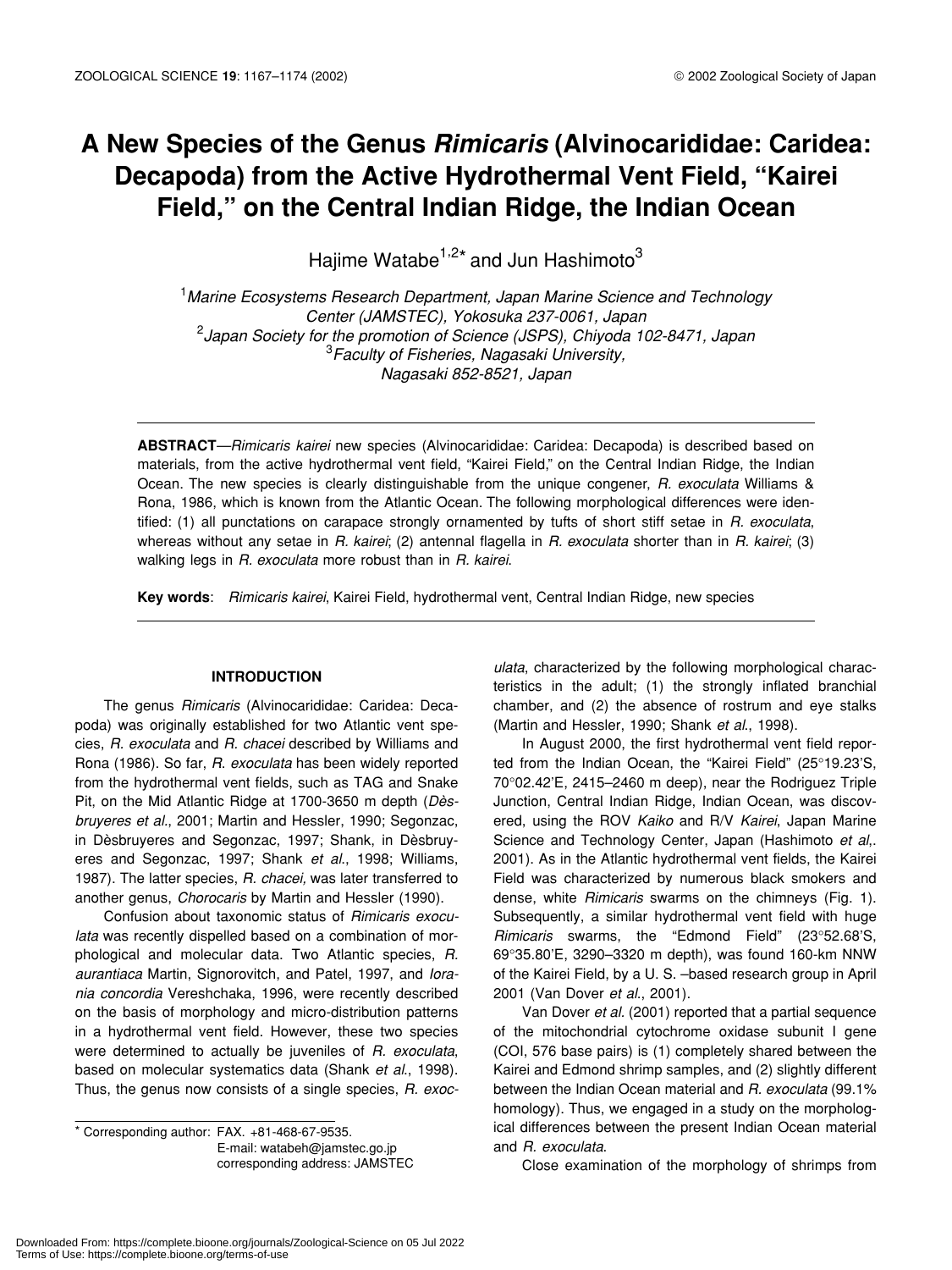the Kairei Field discloses that the present material from the Indian Ocean represents an undescribed species, which is hereby named *Rimicaris kairei*. The terminology for body parts in this paper primarily follows Williams and Rona (1986).

# **MATERIALS AND METHODS**

Shrimp samples were collected with a suction sampler that was hydraulically driven and installed on the ROV*Kaiko*, together with still photographs and video recordings of their *in situ* state around active black smokers. Collected shrimps were immediately fixed in 10% neutralized formalin, and then transferred to 70% ethanol for preservation. Drawings were made with the aid of a drawing tube, which was mounted on a Nikon SMZ-U stereomicroscope.

In this paper, the following abbreviations are employed. JAM-STEC; Japan Marine Science and Technology Center (Japan): MNHN; Muséum national d'Histoire Naturelle (France): NSMT; National Science Museum, Tokyo (Japan): NTOU; National Taiwan Ocean University (Taiwan): USNM; National Museum of Natural History, Smithsonian Insitute (USA): ZRC; Zoological Reference Collection, Raffles Museum, National University of Singapore (Singapore): al; right antennal length including flagellum: cl; carapace length, anterior to posterior margins of carapace: coll.; collector: tl; total length of shrimp, anterior margin of carapace to tip of telson: maw; maximum width of carapace: miw; minimum width of carapace at posteriormost part of carapace: 3lp; merus length of third pereopod: 3wp; merus width of third pereopod.

As comparative materials, the paratypes of *Rimicaris exoculata* (the TAG site, Mid Atlantic Ridge, 3620-3650 m depth, 3 Aug 1985, coll. Peter A. Rona and team of scientists on NOAA R/V *Researcher*: 1 , 1 (MNHN-Na 10534)), deposited at MNHN, were examined.

# **TAXONOMY**

# Family **Alvinocarididae** Genus *Rimicaris* Williams & Rona, 1986 *Rimicaris kairei* new species (Figs. 1–4)

#### **Material**

The Central Indian Ridge. Indian Ocean, the Kairei Field, 25°19.16'S, 70°02.40'E, 2454 m depth, ROV *Kaiko* Dive No. 10K#168, 26 Aug 2000, coll. authors. Holotype, (NSMT Cr-14112); 2 paratypes, 1, 1 (JAMSTEC 032688); 2 paratypes, 1, 1 (MNHN-Na 13797); 2 paratypes,  $1, 1$  (NSMT Cr-14113); 2 paratypes, 2 (NTOU 2000-8-26); 2 paratypes, 1 , 1 (USNM 2026541); 2 paratypes, 1 , 1 (ZRC 2001.1053 ).

# **Measurements**

See table 1.

# **Etymology**

The species is named after both the R/V *Kairei* and the hydrothermal vent field, "Kairei Field."

# **Diagnosis**

Integument completely spineless, almost membranous but slightly firmer on abdomen. Carapace longitudinally oval in dorsal view, sparsely pitted by shallow punctations without any setae. Rostrum and eyestalks completely absent, substituted by ocular plate. Branchiostegite strongly inflated.



**Fig. 1.** *Rimicaris kairei* new species, shrimp swarm at Kairei field, Indian Ocean.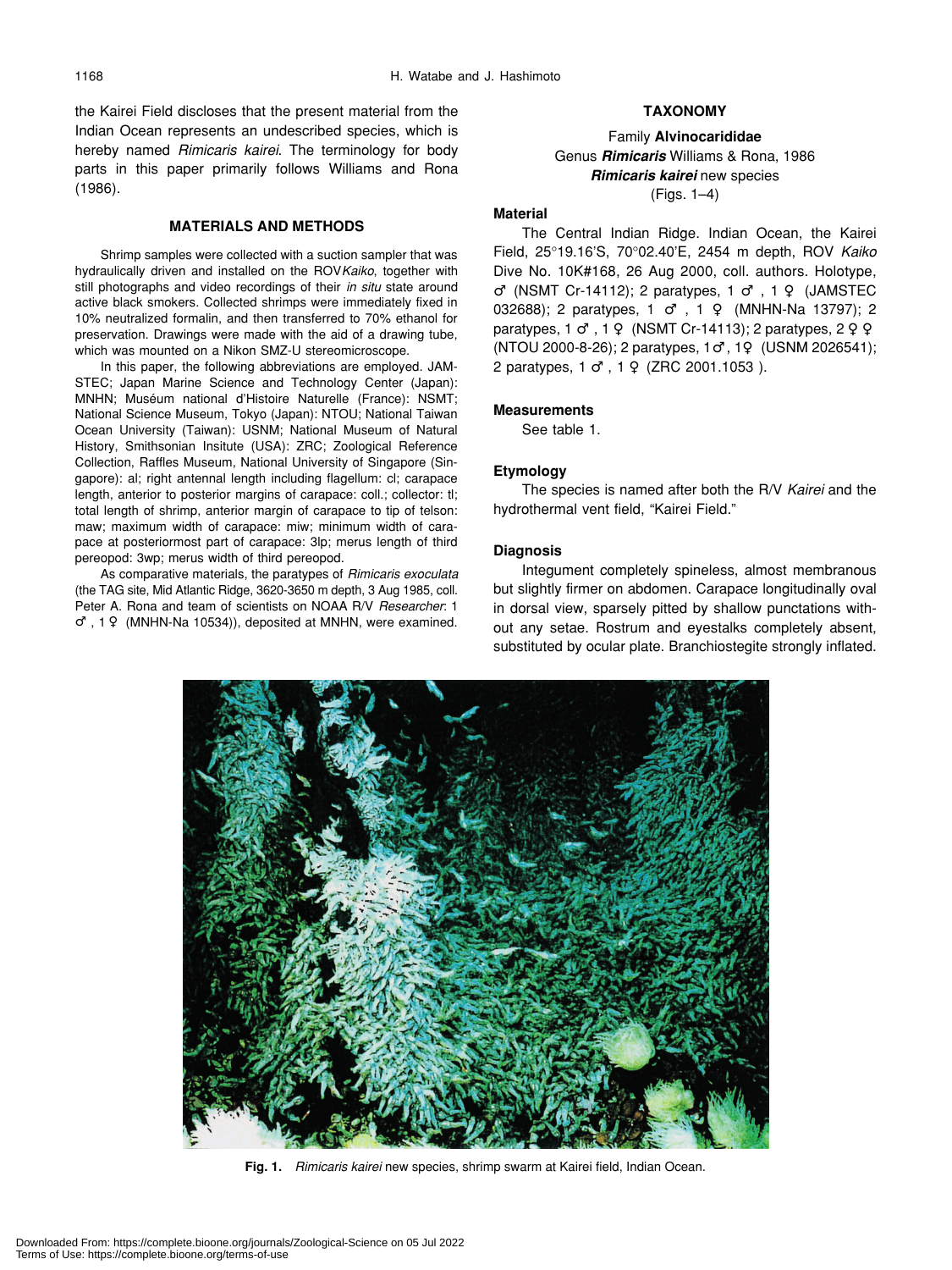

**Fig. 2.** *Rimicaris kairei* new species, holotype, male from Kairei Field, Indian Ocean, NSMT Cr-14112: A, entire animal, lateral view; B, carapace and cephalic appendages, dorsal view; C, telson and uropods, dorsal view.

Telson armed with 5–11 pairs of submarginal spines on dorsum, and 1 or 2 pairs of spines on terminal margin. Antennal and antennular flagella strongly developed and flattened dorsoventrally. Antennal scale enlarged, completely filling anterior margin of carapace. First and second pereopods chelate and weakly developed, usually hidden beneath branchiostegite. Third to fifth pereopods well developed, stout, similar in structure in all pairs; dactylus ending in acute horny nail, armed with small accessory spinules on posterior margin.

#### **Description**

Integument smooth, shining, almost membranous on branchiostegite but slightly thicker at abdomen. Entire surface irregularly pitted by somewhat coarse and shallow punctations, but without setae.

Carapace (Fig. 2A, B) oval in shape, broader than abdomen, approximately twice as wide as high. Frontal margin broadly convex, attached closely to posterior concavity of ocular plate. Rostrum absent. Gastrocardiac region bearing distinct middorsal, longitudinal areolar tract of row. Epigastric ridge weak, extending from near anterior margin to about anterior one-third of carapace length, narrow anteriorly, but widening and merging into gastric region posteriorly. Branchiostegites highly inflated, entirely naked, but sparsely bearing punctations; anterolateral expansion broad, reaching about distal corner of antennal peduncle; ventral margin closely approximating bases of pereopods, and reinforced by low submarginal ridge.

Abdomen (Fig. 2A) rather stout, broadly arched dorsally. Pleuron of first segment short, subrectangular; ventral margin weakly convex, anterior lobe only half as wide as posterior lobe. Second segment also subrectanglar. Third segment with ventral margin nearly straight; posterolateral angle subrectangular. Fourth and fifth segments with weakly convex ventral margins; each posteroventral angle acute. Sixth segment broadly notched for reception of uropods; posteroventral angle also acute.

Telson (Fig. 2C) broadly rounded posteriorly, both sides moderately convergent. Sinuous sublateral low of 7–10 dorsal spines on each side continuous with 1 or 2 spines at each posterolateral corner; terminal margin convex, densely bearing long setae.

Uropod (Fig. 2C) with both lami, elongate oval, exceeding distal end of telson. Outer ramus wider than inner ramus, bearing sinuous diaeresis.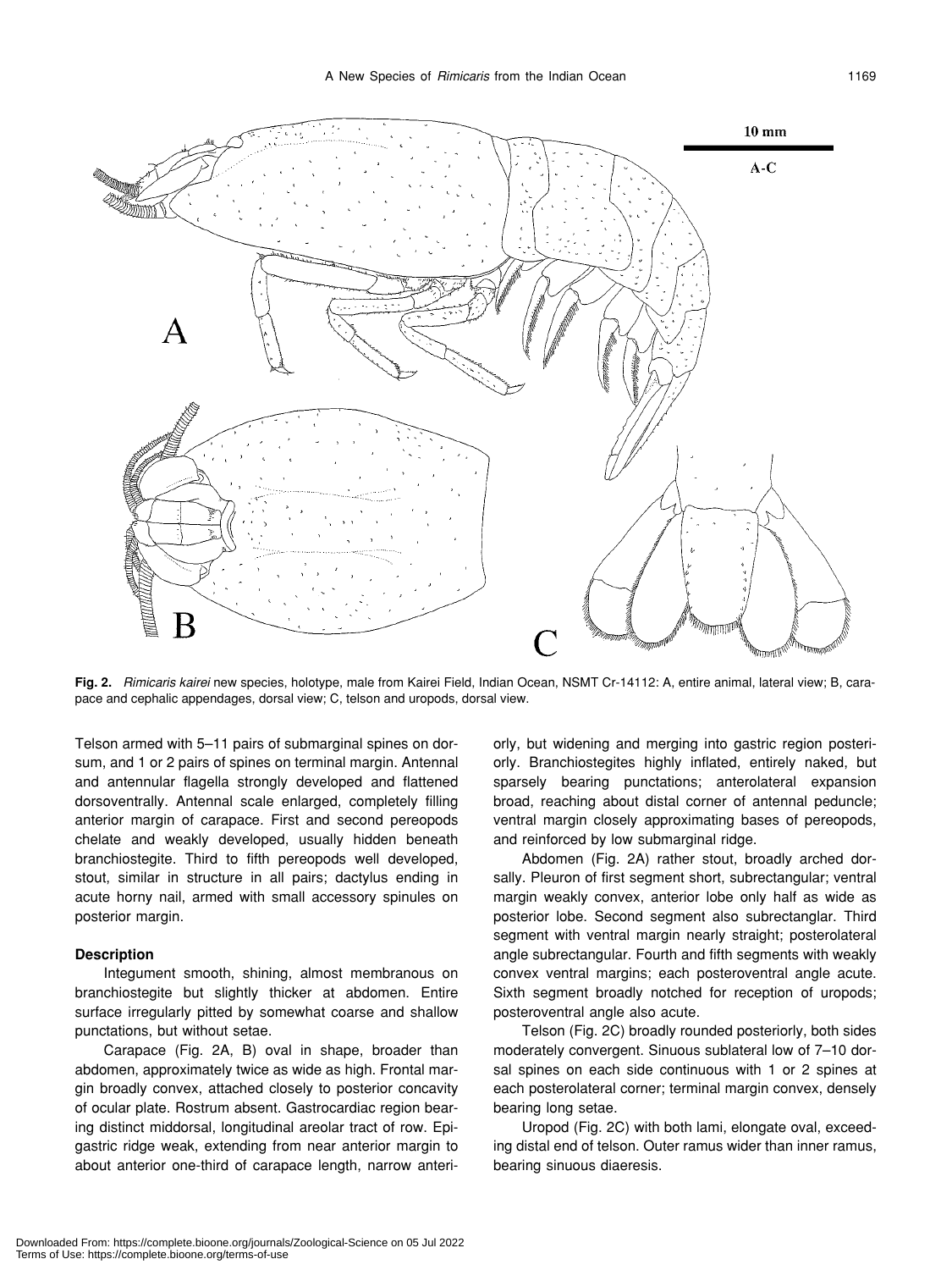

**Fig. 3.** *Rimicaris kairei* new species, paratype, male from Kairei Field, Indian Ocean, NSMT Cr-14113: A, right antennal peduncle, scale, and proximal part of flagellum, ventral view; B, right mandible,dorsal view; C, right first maxilla, ventral view; D, right second maxilla, ventral view; E, right first maxilliped, dorsal (left) and ventral (right) views; F, right second maxilliped, ventral view; G, right third maxilliped, mesial aspect.

Eyes (Fig. 2A, B) completely absent, without sign of eyestalk or cornea. Ocular region wholly occupied by transverse ocular plate. Ocular plate as broad as base of each antennular peduncle, convex anteriorly whereas concave posteriorly, somewhat tapered and rounded laterally.

Antennular peduncles (Fig. 2A, B) hypertrophied, flattened dorsoventrally; mesial margins closely parallel to each other. Stylocerite much enlarged, elongate triangular, extending along almost entire lateral margin of second article. Flagellum heavy, somewhat depressed dorsoventrally, and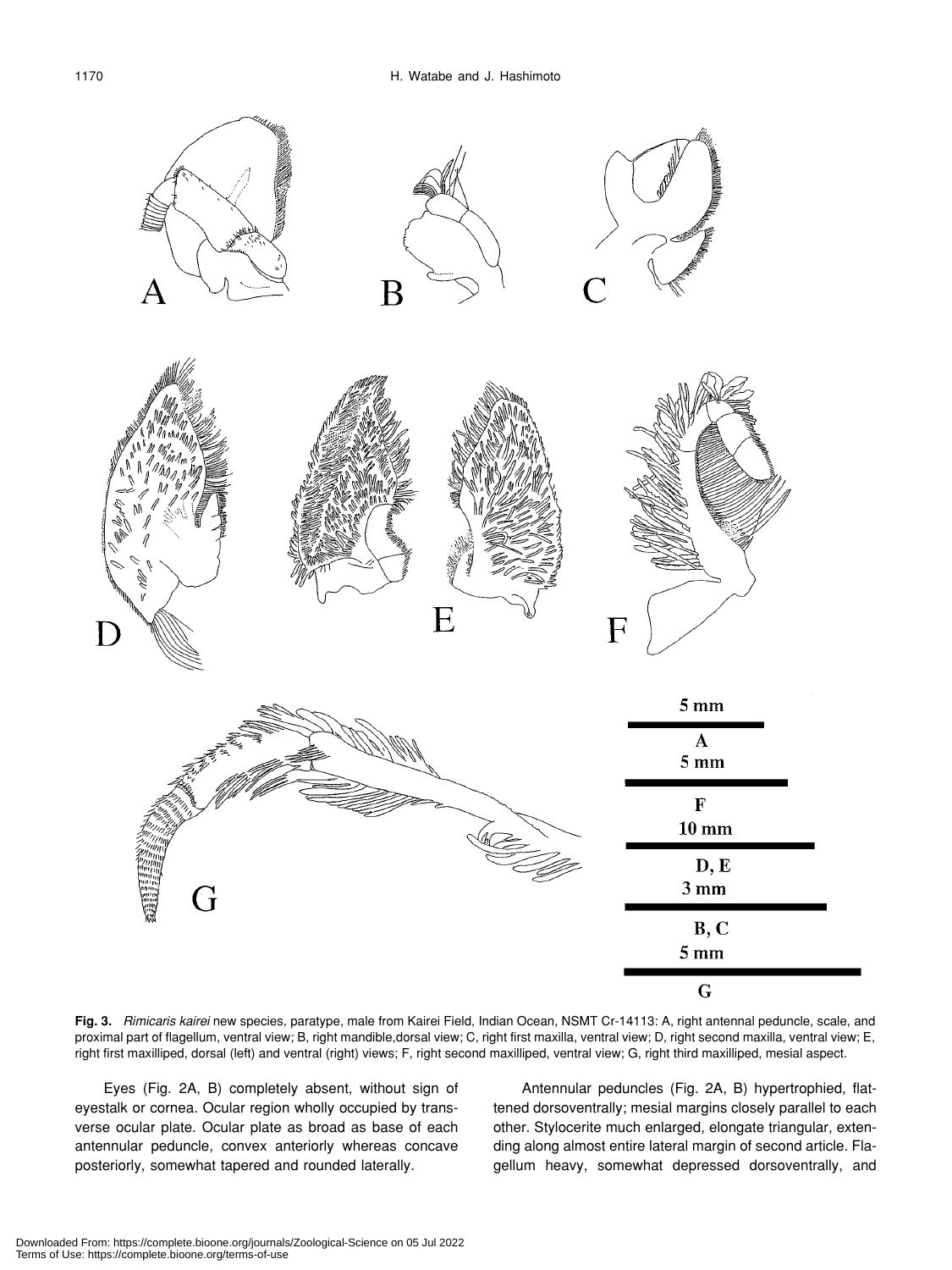

**Fig. 4.** *Rimicaris kairei* new species, paratypes, male and female (Fig. 4F only) from Kairei Field, Indian Ocean, NSMT Cr-14113: A, right first pereopod; B, right second pereopod, with enlarged tip of cheliped; C, right third pereopod; D, right fourth pereopod; E, right fifth pereopod from reverse side; F, endopod of right first pleopod, female, ventral view; G, endopod of right first pleopod, ventral view; H, appendix masculina and appendix interna, lateral view.

tapered; lateral ramus inserted anterolaterally on peduncular third article, terminal ramus somewhat larger at base; both rami and annuli variable in length.

Branchial formula identical to that in *Rimicaris exoculata*.

Antennal peduncles (Fig. 3A) hypertrophied. Antennal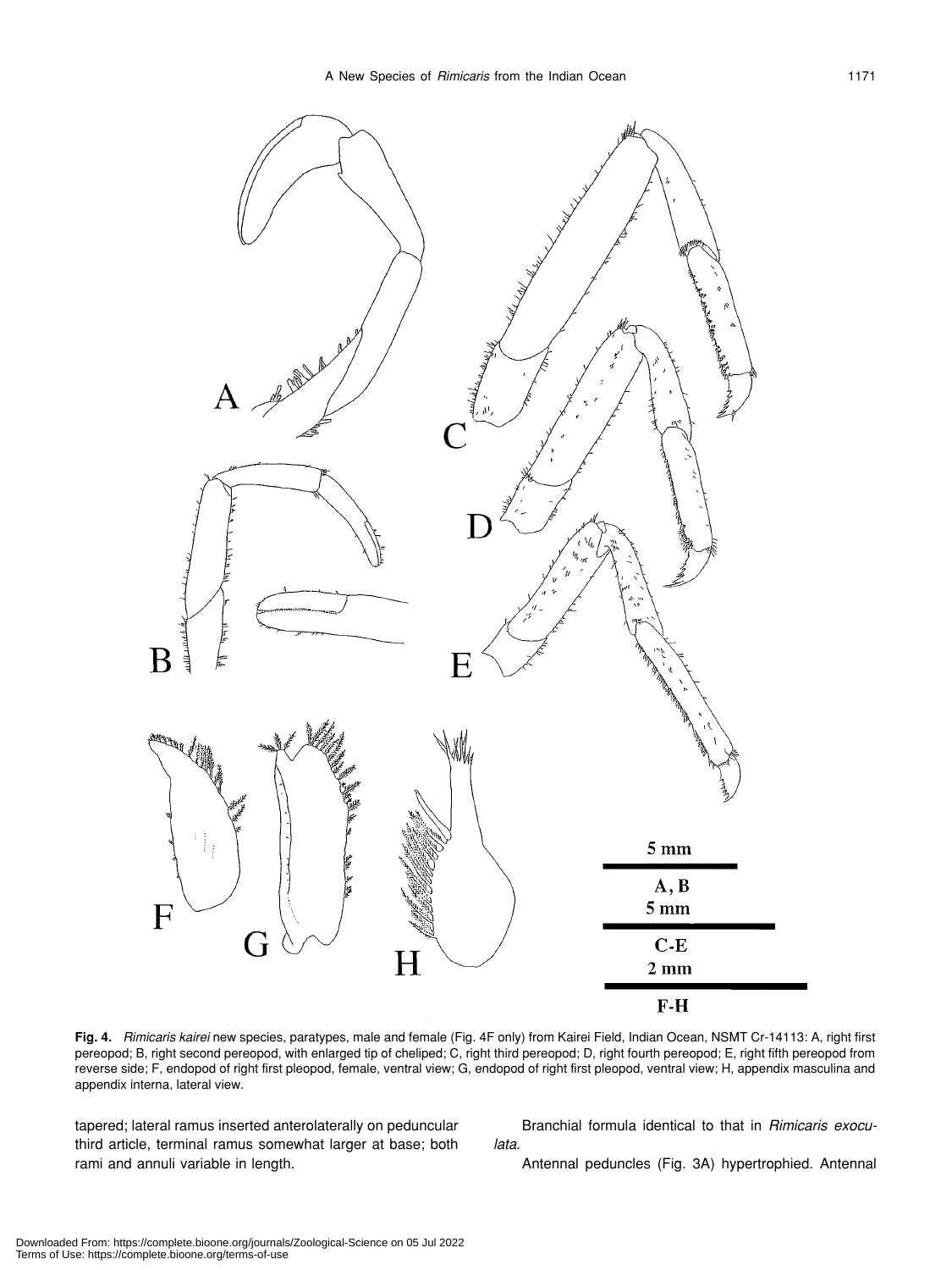**Table 1.** *Rimicaris kairei* new species and *R. exoculata* Williams & Rona, 1986. Measurements of body parts. For explanation of abbreviations, see MATERIALS AND METHODS.

| species & catalogue No. | sex | al/mm) | cl(mm) | al/cl | 31p(mm) | 3wp(mm) | 3wp/3lp | maw(mm) | miw/mm) | tl(mm) |
|-------------------------|-----|--------|--------|-------|---------|---------|---------|---------|---------|--------|
| Rimicaris kairei        |     |        |        |       |         |         |         |         |         |        |
| Holotype                |     |        |        |       |         |         |         |         |         |        |
| <b>NSMT Cr-14112</b>    |     | 37.9   | 20.7   | 1.83  | 9.4     | 1.9     | 4.95    | 19.3    | 11.5    | 54.3   |
| Paratype                |     |        |        |       |         |         |         |         |         |        |
| <b>NSMT Cr-14113</b>    |     | 30.4   | 17.2   | 1.77  | 10.2    | 1.9     | 5.34    | 15.4    | 9.1     | 44.1   |
|                         |     | 17.6   | 13.3   | 1.32  | 6.4     | 1.2     | 5.33    | 12.4    | 7.6     | 33.9   |
| NTOU 2000-8-26          |     | 30.3   | 17.7   | 1.71  | 8.7     | 1.8     | 4.83    | 16.8    | 8.8     | 44.7   |
|                         |     | 20.4   | 12.9   | 1.58  | 6.5     | 1.4     | 4.64    | 11.8    | 6.7     | 31.4   |
| <b>MNHN-Na 13797</b>    |     | 32.3#  | 20.1   | 1.61# | 9.8     | 1.8     | 5.44    | 15.8    | 9.4     | 49.8   |
|                         |     | 19.8   | 14.3   | 1.38  | 6.8     | 1.3     | 5.23    | 12.1    | 7.1     | 34.9   |
| <b>USNM 2026541</b>     |     | 36.7   | 20.2   | 1.82  | 9.6     | 1.8     | 5.33    | 17.8    | 10.6    | 51.2   |
|                         |     | 28.3   | 19.1   | 1.48  | 9.5     | 1.8     | 5.28    | 17.7    | 11.4    | 50.7   |
| <b>JAMSTEC 032688</b>   |     | 39.8   | 18.9   | 2.11  | 10.4    | 1.9     | 5.47    | 17.7    | 10.4    | 51.2   |
|                         |     | 28.4   | 21.6   | 1.31  | 8.3     | 1.8     | 4.61    | 18.3    | 10.6    | 54.3   |
| ZRC 2001.1053           |     | 39.7   | 20.7   | 1.97  | 10.8    | 1.9     | 5.68    | 18.7    | 10.9    | 53.8   |
|                         |     | 19.7   | 13.8   | 1.43  | 6.6     | 1.2     | 5.50    | 12.4    | 7.7     | 32.7   |
| Rimicarls exoculata     |     |        |        |       |         |         |         |         |         |        |
| Paratypes               |     |        |        |       |         |         |         |         |         |        |
| <b>MNHN Na-10534</b>    |     | 30.4   | 18.7   | 1.63  | 8.4     | 1.9     | 4.42    | 15.3    | 9.1     | 45.2   |
|                         |     | 17.3   | 17.4   | 0.99  | 4.4     | 1.2     | 3.67    | 15.1    | 9.1     | 42.7   |

# tip of antenna missing.

scale broad, irregularly ovate, reinforced by oblique longitudinal rib; both lateral and terminal spines absent. Flagellum similar in structure to those in antennule, slightly longer in male than in female (al/cl=1.71–1.97 in male, 1.31–1.58 in female), sweeping in gentle arc lateral to carapace and usually reaching level of midlength of first or second abdominal segments; inconspicuous sensory setae scattered at joints between annuli.

Mandible (Fig. 3B) robust, armed with 2-jointed palp. Incisor process armed with 8 marginal teeth. Molar process small.

First maxilla (Fig. 3C) armed with semitriangular coxal endite, mesial margin bearing many short setae. Basal endite broadened mesially, armed with many short setae on mesial margin. Endopod bearing long seta on distomesial corner.

Second maxilla (Fig. 3D) armed with proximal endite composed of 2 similar flat lobes. Distal endite subtriangular, elongate, flanked laterally by somewhat twisted palp. Scaphognathite enormously expanded, anterior lobe triangular, covered on all surfaces by conspicuous plumose setae. Dorsal setae more densely packed, and longer than on ventral region. Posterior lobe subtriangular, fringed on straight distomesial margin with tangled, long setae.

First maxilliped (Fig. 3E) hypertrophied, armed with irregularly fusiform endite. Palp short, concealed by enormously expanded exopod. Exopod similar in shape and ornamentation of scaphognathite. Mesial portion indistinct, representing obsolete lash on exopod. Epipod obscurely trilobed.

Second maxilliped (Fig. 3F) densely covered distomesially by long plumose setae. Ischium long, approximately 4 times as long as merus.

Third maxilliped (Fig. 3G) long and setose, reaching at level of distal one third of antennal peduncle. Distal segment tapered distally, having 3-5 terminal stiff setae.

First pereopod (Fig. 4A) somewhat small, shorter than second pereopod, usually hidden within enveloping branchiostegites, normally reaching base of distal article of antennal peduncle; surface smooth, sparsely armed with fine setae except prominent plumose setae on basis-coxa. Chela oriented toward midline at approximately right angle to axis of pereopods. In normal position, movable finger slightly overreaching immovable finger. Both movable and immovable fingers curved inward and closing completely, each armed with row of closely set setae. Each finger somewhat acute, armed with curved setal row. Immovable finger bearing elongate teeth, curving around distal edge, curved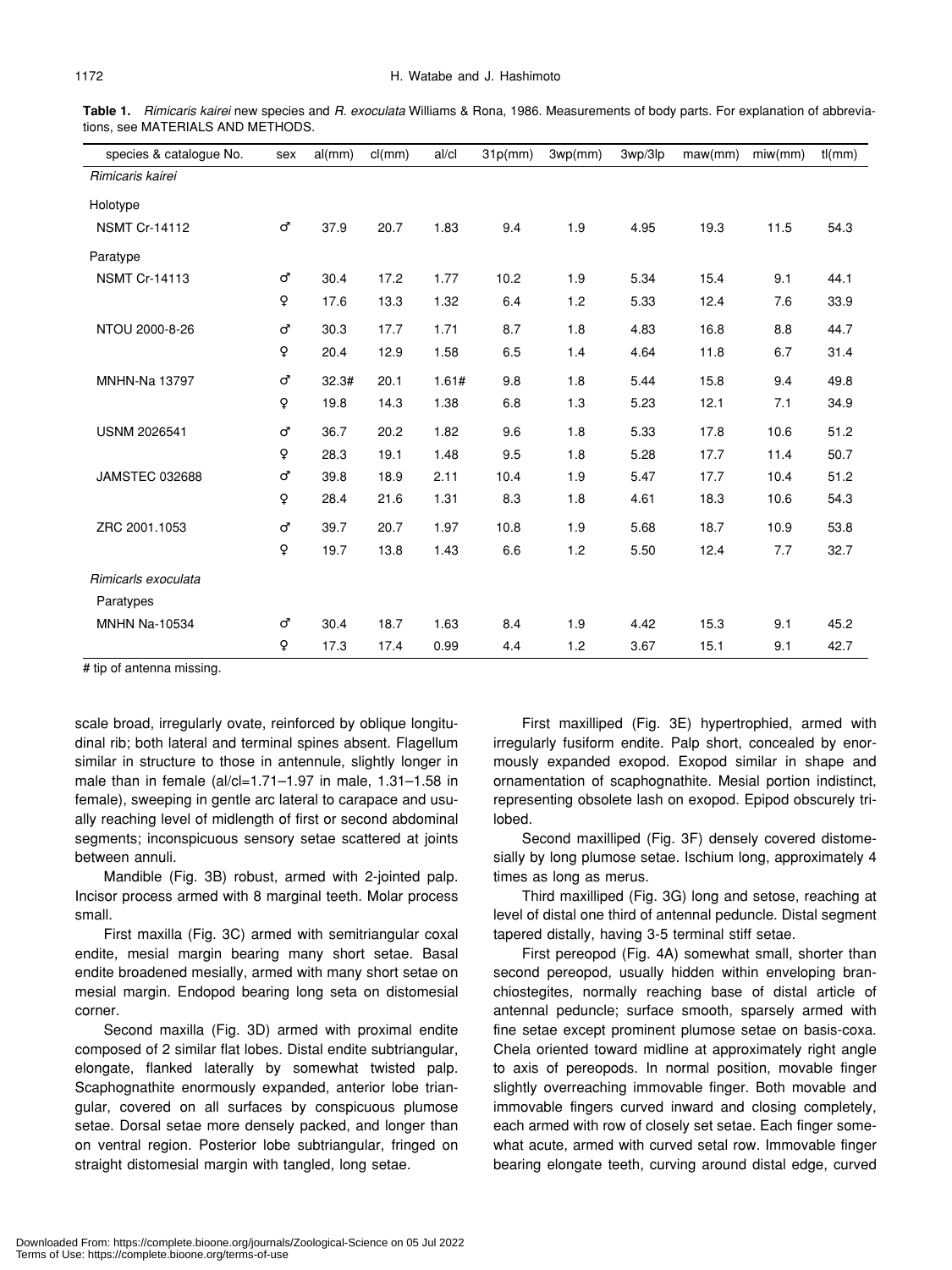sensory setae present mesially to each cutting edge. Carpus as long as chela, same size in diameter. Merus-ischiumbasis flattened, completely fused.

Second pereopod (Fig. 4B) slender, slightly twisted, reaching base of distal article on antennal peduncle. Both fingers spatulate, slightly hooking mesially at tips; each armed with cutting teeth, almost uniform setae on lateral edge, and ending in small corneous tooth. Movable finger slightly exceeding immovable finger. Palm and carpus armed with scattered setae on each mesial surface. Merusischium-basis bearing dense row of setae on dorsal margin; ventral margin bearing setae arranged in short row. Elevations of caxa setose.

Third to fifth pereopods (Fig. 4C–E) morphologically similar, but not in size, slightly stouter in female than in male, especially in merus of third pereopod. Merus ornamented by dense setae like in carpus, but ventral setae arranged in marginal tracts of overlapping short oblique rows; coxa with rows of fine setae on elevations; extensor surface armed with scattered setae. Carpus slender, asymmetrically subconical, ornamentation similar to propodus on extensor surface; flexor surface armed with dense setae. Propodus bearing tract of dense stiff setae along entire flexor surface; extensor surface smooth, bearing slender, movable setae. Dactylus ending in acute corneous nail, with 4 or 5 accessory spines on posterior margin; flexor surface concave; extensor surface smooth, convex. Third pereopod (Fig. 4C) largest, normally folded at mero-carpal articulation, reaching base of antennular flagellum when extended; merus 4.95–5.68 (male) and 4.61–5.50 (female) times as long as width (see also Table 1); carpus and propodus somewhat slender, approximately 5 times as long as width, respectively. Fourth pereopod (Fig. 4D) nearly as robust as fifth pereopod; merus nearly 5 times as long as width; carpus and propodus also similar to those in third pereopod, nearly 5 times as long as width, respectively. Fifth pereopod (Fig. 4E) somewhat robust, normally flexed upon itself at mero-carpal articulation, reaching distal end of merus of third pereopod, when fully extended; merus slightly less than 5 times as long as width; carpus slender, approximately 5 times as long as width; propodus also slender, more than 6 times as long as width.

First and second pleopods well developed. First pleopod bearing endopod (Fig. 4F, G), less than half length of exopod; endopod with asymmetrical distal notch at extremity in male, whereas simply ending in blunt apex in female. In male, second pleopod armed with well developed appendix masculina (Fig. 4H). Appendix interna (Fig. 4H) provided with many coupling hooks in subapical, mesial region, successively stronger in third to fifth pleopod.

# **Coloration**

In life, entire animal milky white. Frequently, branchial chamber slightly blackened by metal sulfide and probably episymbiotic bacteria. Dorsal eyes (*sensu* Van Dover, 2000: 210–214, Fig. 7. 21, 22, and 24) highly reflective, pale orange. Third to fifth pereopods ending in pale brown nails.

#### **Distribution**

Kairei Field (type locality) and Edmond Field, near the Rodriguez Triple Junction, Central Indian Ridge, Indian Ocean, 2415–3320 m depth.

#### **Remarks**

From both morphological and genetic aspects, *Rimicaris kairei* and *R. exoculata* are very close. However, the following three morphological characteristics appear to be useful to distinguish *R. kairei* from *R. exoculata*. The latter two seem to also exhibit the sexual dimorphism in the genus *Rimicaris* (see Table 1)*.* First, punctations on the entire surface of the carapace are ornamented strongly by a tuft of short stiff setae in *R. exoculata*, whereas there are no setae in *R. kairei*. The second, third to fifth pereopods are more robust in *R. exoculata* than in *R. kairei*. Among them, the difference is most apparent in the third pereopod, and is useful to distinguish the two species from each other. The merus of the third pereopod is less than 4.5 times as long as wide in *R. exoculata* (3wp/3lp=4.42 in male, 3.67 in female), but nearly or over 5 times as long as wide in *R. kairei* (3wp/ 3lp=4.95–5.68 in male, 4.61–5.50 in female). Finally, the antennal flagellae are somewhat shorter (al/cl=1.63 in male, 0.99 in female) in *R. exoculata* than in *R. kairei* (al/cl=1.71– 1.97 in male, 1.31–1.58 in female).

#### **ACKNOWLEDGEMENTS**

We would like to express our sincere gratitude to Drs. A. Crosnier (MNHN), Tin-Yam Chan (NTOU), and D. J. Lindsay (JAM-STEC), for not only their valuable suggestions and criticism of the manuscript but also for procurement of the comparative materials. Moreover, two anonymous reviewers kindly made many valuable suggestions on manuscript. Thanks are also extended to the on board scientists, the crew of the mother ship, R/V *Kairei*, and the operations team of the ROV *Kaiko*, for their kind help and sampling skills.

#### **REFERENCES**

- Dèsbruyeres D, Segonzac M (1997) Handbook of deep-sea hydrothermal vent fauna, IFREMER, Plouzané
- Dèsbruyeres D, Biscoito M, Caprais JC, Colaço A, Comtet T, Crassous P, Fouquest Y, Khripoinoff A, Bris NL, Olu K, Riso R, Sarradin PM, Segonzac M, Vangriesheim A (2001) Variation in deep-sea hydrothermal vent communities on the Mid-Atlantic Ridge near the Azores Plateau. Deep-Sea Res I 48: 1325– 1346
- Hashimoto J, Ohta S, Gamo T, Chiba H, Yamaguchi T, Tsuchida S, Okudaira T, Watabe H, Yamanaka T, Kitazawa M (2001) First hydrothermal vent communities from the Indian Ocean discovered. Zool Sci 18: 717–721
- Martin JW, Hessler RR (1990) *Chorocaris vandoverae*, new genus new species of hydrothermal vent shrimp (Crustacea, Decapoda, Bresiliidae) from the Western Pacific. Nat Hist Mus Los Angeles Co 417: 1–11
- Martin JW, Signorovitch J, Patel H (1997) A new species of *Rimicaris* (Crustacea: Decapoda: Bresiliidae) from the Snake Pit